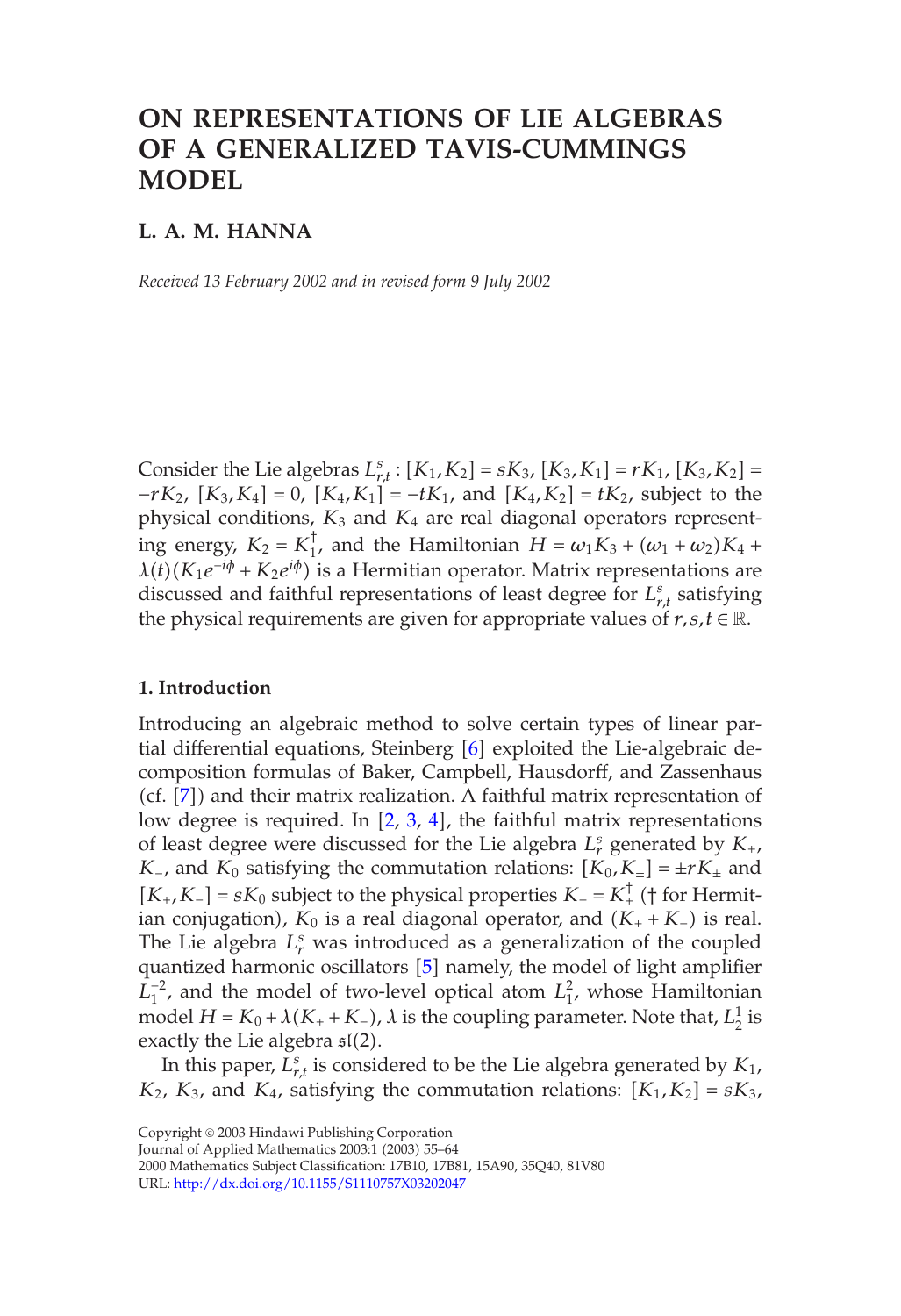$[K_3, K_1] = rK_1$  $[K_3, K_1] = rK_1$  $[K_3, K_1] = rK_1$  $[K_3, K_1] = rK_1$  $[K_3, K_1] = rK_1$  $[K_3, K_1] = rK_1$  $[K_3, K_1] = rK_1$  $[K_3, K_1] = rK_1$  $[K_3, K_1] = rK_1$ ,  $[K_3, K_2] = -rK_2$ ,  $[K_3, K_4] = 0$ ,  $[K_4, K_1] = -tK_1$ ,  $[K_4, K_2] =$  $tK_2$ , subject to the physical conditions,  $K_3$  and  $K_4$  are real diagonal operators representing energy,  $K_2 = K_1^{\dagger}$ , and the Hamiltonian  $H = \omega_1 K_3 +$  $(\omega_1 + \omega_2)K_4 + \lambda(t)(K_1e^{-i\phi} + K_2e^{i\phi})$  is a Hermitian operator. The Lie algebra  $L_{r,t}^s$  is introduced as a generalization of the Tavis-Cummings model namely,  $L_{2,1}^1$  in [1]. Obviously, the subalgebra of  $L_{r,t}^s$  generated by  $K_1$ , *K*<sub>2</sub>, and *K*<sub>3</sub> in respective with *K*<sub>+</sub>, *K*<sub>−</sub>, and *K*<sub>0</sub> is a generalization of  $L_r^s$ , when dropping the physical condition (*K*<sup>+</sup> + *K*−) must be real. That condition forced the representation matrices of *K*<sup>+</sup> and *K*<sup>−</sup> to be real, [2, 3, 4]. Faithful matrix representations of least degree are discussed for  $L_{r,t}^s$  for appropriate values of  $r, s, t \in \mathbb{R}$ .

<span id="page-1-0"></span>Unless otherwise stated, *Im* is the identity matrix of degree *m*, *O* is the zero matrix of appropriate size,  $\mathbb{N} = \{1, 2, ..., n\}$  and  $A = [a_{ij}], B = [b_{ij}],$  $C = [\delta_{ij} c_{ij}]$ , and  $D = [\delta_{ij} d_{ij}]$  are  $n \times n$  real matrices, where the matrices  $X = A + iB$ ,  $Y = A<sup>T</sup> - iB<sup>T</sup>$ ,  $C$ , and *D* are representation matrices for  $K<sub>1</sub>$ ,  $K_2$ ,  $K_3$ , and  $K_4$ , respectively;  $i = \sqrt{-1}$ . All representations for  $L_{r,t}^s$  under consideration are supposed to satisfy the above-mentioned physical requirements.

Lemma 1.1. *The Lie algebra Ls [r,t](#page-1-0) can be defined by*

$$
[K_1, K_2] = sK_3, \qquad [K_3, K_1] = rK_1, \qquad [K_4, K_1] = -tK_1, \qquad (1.1)
$$

*where*  $K_3$  *and*  $K_4$  *are real diagonal operators and*  $K_2 = K_1^{\dagger}$ *.* 

*Proof.* Indeed  $-rK_2 = -(rK_1)^{\dagger} = -[K_3, K_1]^{\dagger} = [K_3, K_2]$  and similarly, for the relation  $[K_4, K_2] = tK_2$ . Since  $K_3$  and  $K_4$  are diagonal, they commute. The Hermiticity of the Hamiltonian follows since  $\omega_1, \omega_2, \lambda(t) \in \mathbb{R}$ .

As a necessity of Lemma 1.1 we have the following lemma.

<span id="page-1-1"></span>Lemma 1.2. *The matrices A, B, C, and D satisfy the following:*

(i) [*A,B<sup>T</sup>* ] *is a symmetric matrix,* (ii)  $[A, A^T] + [B, B^T] = sC$  $(iii)$   $[C, A] = rA$ *,*  $[C, B] = rB$ *,*  $(iv)$   $[D, A] = -tA$ *,*  $[D, B] = -tB$ *.* 

LEMMA 1.3. Let L, M, and K be  $n \times n$  matrices such that  $[L, M] = aK$ ,  $a \neq 0$ , *then*  $trace(K) = 0$ *.* 

**LEMMA** 1.4. Let  $p, q \in \mathbb{N}$ , and  $\sigma = (pq)$  be a transposition. The representation *obtained by applying σ to the rows as well as to the columns of X, Y, C, and D is a conjugate representation for Ls r,t and satisfies the physical requirements.*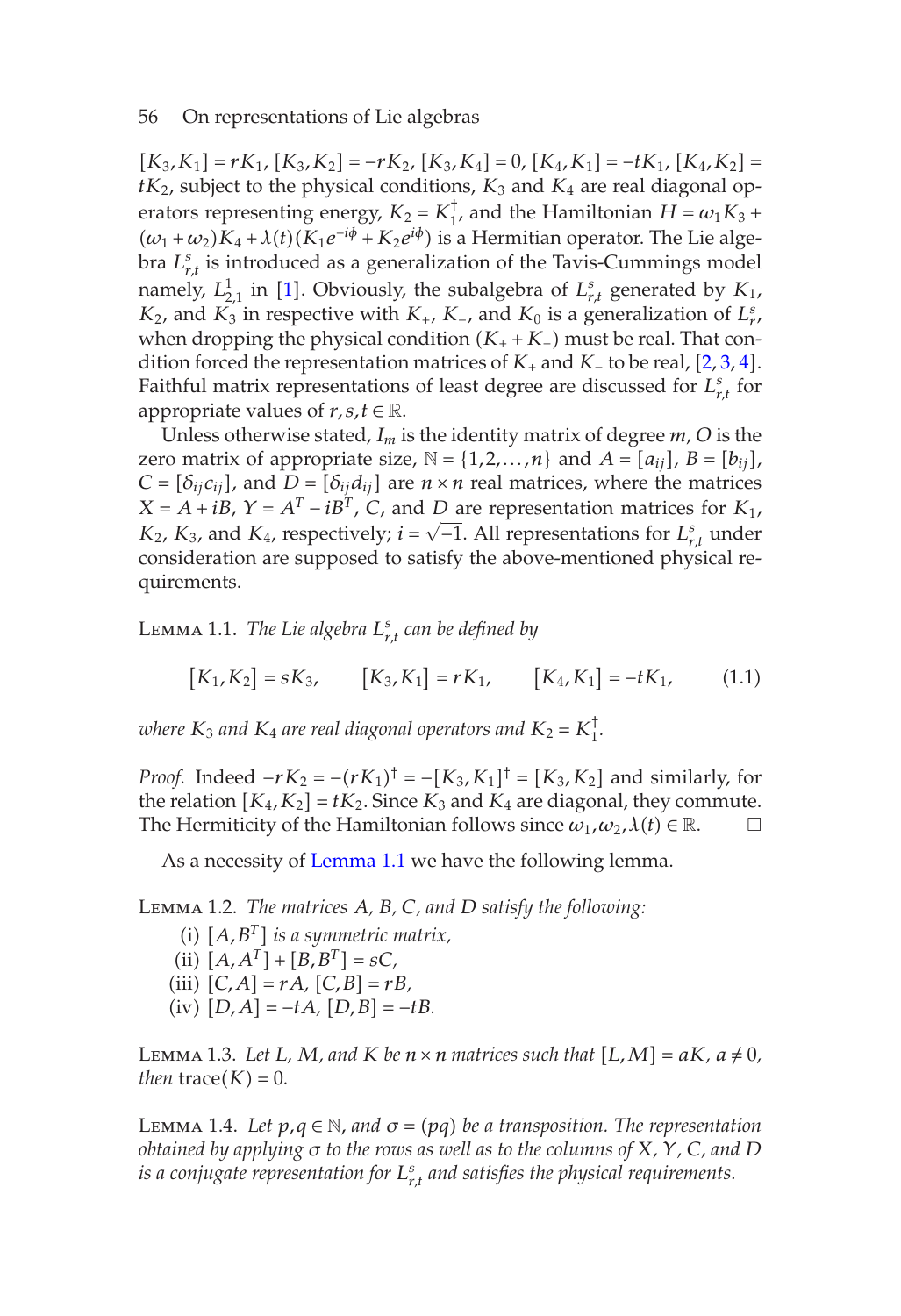#### <span id="page-2-4"></span><span id="page-2-2"></span><span id="page-2-1"></span><span id="page-2-0"></span>L. A. M. Hanna 57

*Proof.* Let *P* be the elementary matrix obtained by applying *σ* to the rows of *I<sub>n</sub>*. Since *P* = *P*<sup>-1</sup> = *P*<sup>*T*</sup> = *P*<sup>†</sup>, then the proof of the lemma follows. □ Since  $[C, X] = rX$ , th[en f](#page-2-0)or all  $i, j \in \mathbb{N}$  $i, j \in \mathbb{N}$  we have,

$$
a_{ij}(c_{ii} - c_{jj} - r) = 0, \t b_{ij}(c_{ii} - c_{jj} - r) = 0.
$$
 (1.2)

Similarly, from Lemma 1.2(iv),

$$
a_{ij}(d_{ii} - d_{jj} + t) = 0, \t b_{ij}(d_{ii} - d_{jj} + t) = 0.
$$
\t(1.3)

If  $x_{ij} \neq 0$ , then from (1.2) and (1.3)

$$
c_{ii} - c_{jj} = r, \t d_{jj} - d_{ii} = t.
$$
 (1.4)

Since  $[X, Y] = sC$ , then for each  $i \in \mathbb{N}$  we have,

$$
sc_{ii} = \sum_{l=1}^{n} (|x_{il}|^2 - |x_{li}|^2) = \sum_{l=1}^{n} (a_{il}^2 - a_{li}^2 + b_{il}^2 - b_{li}^2). \tag{1.5}
$$

LEMMA 1.5. *If*  $t^2 + r^2 \neq 0$ *, then* 

(1)  $x_{ii} = 0$ , for all  $i \in \mathbb{N}$ , (2) *if*  $x_{ij} \neq 0$  *then*  $x_{ji} = 0$ *, for all*  $i, j \in \mathbb{N}$ *.* 

*Proof.* If  $r \neq 0$ , then from (1.2) we have, for each  $i \in \mathbb{N}$ , that  $x_{ii} = 0$ . Also, if  $x_{ij} \neq 0$ , then  $c_{jj} - c_{ii} - r = -2r$ , thus  $x_{ji} = 0$ . Similarly, when  $t \neq 0$ . □

<span id="page-2-3"></span>LEMMA 1.6. If  $s \neq 0$ [, th](#page-2-2)en

\n- (1) trace(C) = 0,
\n- (2) if 
$$
x_{ij} \neq 0
$$
 then, for  $i, j \in \mathbb{N}$
\n

$$
r = \frac{1}{S} \left[ \sum_{l=1}^{n} \left( \left| x_{il} \right|^{2} - \left| x_{li} \right|^{2} - \left| x_{jl} \right|^{2} + \left| x_{lj} \right|^{2} \right) \right].
$$
 (1.6)

*Proof.* Since  $[X, Y] = sC$  then from Lemma 1.3, trace(*C*) = 0. The proof of (2), follows from  $(1.4)$  and  $(1.5)$ .

We build the representation matrices starting with *C*.

*Remark 1.7.* Using Lemma 1.4, *C* can be rearranged into *k* diagonal blocks, the *i*th diagonal block consists of the  $k_i$  scalar matrices,  $\{c_iI_{m_i}$   $(c_i$ *r*)*I*<sub>*m*<sub>*i*,1</sub></sub>*,...*,  $[c_i - r(k_i - 1)]$ *I*<sub>*m*<sub>*i*</sub>(*k<sub>i</sub>*−1)</sub>}, where *m*<sub>*i*,*j*</sub> is the repetitions of  $(c_i - rj)$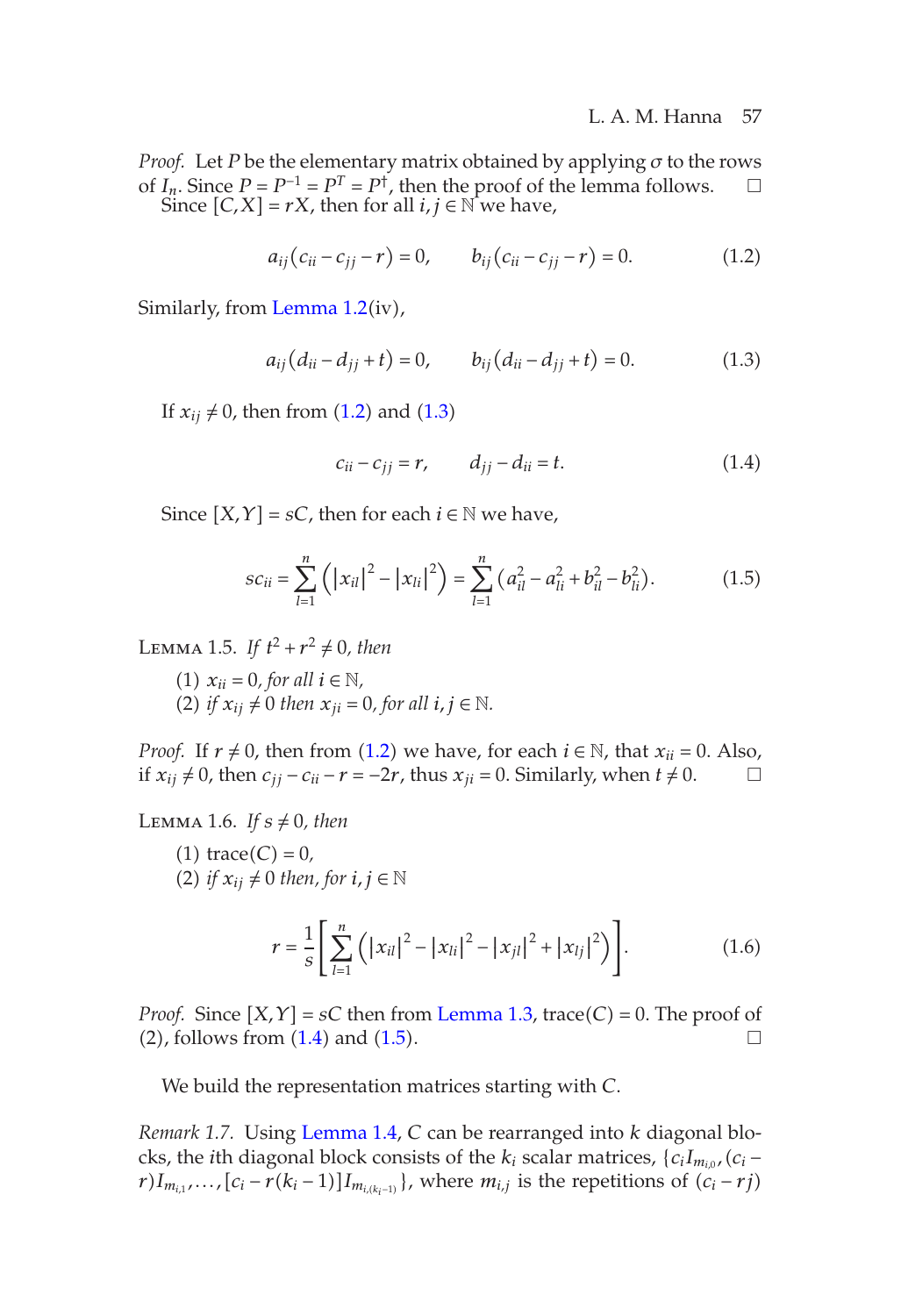in the diagonal of *C*; for *i* = 1*,*2*,...,k* and *j* = 0*,*1*,...,ki* − 1. Thus,

$$
C = \text{diag}\left\{c_1 I_{m_{1,0}}, (c_1 - r) I_{m_{1,1}}, \dots, [c_1 - r(k_1 - 1)] I_{m_{1,(k_1-1)}}, \dots, (c_i - t) I_{m_{i,0}}, (c_i - r) I_{m_{i,1}}, \dots, [c_i - r(k_i - 1)] I_{m_{i,(k_i-1)}}, \dots, (1.7) I_{m_{k,0}}, (c_k - r) I_{m_{k,1}}, \dots, [c_k - r(k_k - 1)] I_{m_{k,(k_k-1)}}\right\},\tag{1.7}
$$

where

<span id="page-3-3"></span><span id="page-3-0"></span>
$$
c_i \neq c_j
$$
, whenever  $i \neq j$ , for  $i, j = 1, 2, ..., k$ , (1.8)

$$
[c_i - rj] - c_{i+1} \neq r, \quad \text{for } j = 0, \dots, k_i - 1; \ i = 1, 2, \dots, k - 1. \tag{1.9}
$$

<span id="page-3-1"></span>The *i*th diagonal block of *C* is called the  $c_i$ -block and  $k_i$  is its length. Any diagonal entry *c* of *C* such that  $c = c_i - rl$ , for  $l ≥ 0$  then  $0 ≤ l ≤ k_i$  – 1 for some  $i = 1, \ldots, k$ , that is, *c* belongs to the  $c_i$ -block. If  $c_i - l_1 r = c_j - l_1 r$ *l*<sub>2</sub>*r*, 0 ≤ *l*<sub>1</sub> ≤ *k<sub>i</sub>* − 1, 0 ≤ *l*<sub>2</sub> ≤ *k<sub>j</sub>* − 1, then *c<sub>i</sub>* and *c<sub>j</sub>* are in the same block, violating (1.9).

W[e](#page-2-0) use the [not](#page-2-0)ations given in Remark 1.7.

# 2. Faithful representations for  $L_{r,t}^s$  where  $rs \neq 0$

Lem[ma](#page-3-0) 2.1. *The matrices A and B can [be p](#page-2-0)artitioned into submatrices of the same size corresponding to those of C. The nonzero submatrices of A and B are all off-diagonal submatrices.*

<span id="page-3-2"></span>*Proof.* From (1.2), the diagonal submatrices of *A* and *B* are square zero submatrices of orders  $m_{1,0},...,m_{k,(k_k-1)}$ , in respective to those of *C*. Let *c*<sub>ii</sub>, *c*<sub>jj</sub>, and *c*<sub>*ll*</sub>; *i*, *j*,*l* ∈ ℕ, be from different diagonal submatrices of *C*, and suppose that  $a_{ij} \neq 0$  and  $a_{il} \neq 0$ , then from (1.2),  $c_{ll} = c_{ij}$  contradicting (1.8). Simil[arly, if](#page-1-1) *aji* and *ali* are from different submatrices in *A* they cannot be both nonzero. In view of  $(1.2)$ , only the off-diagonal submatrices of *A* may be nonzero. T[hus](#page-2-0) we have,  $A = [A_{ij}]$  where  $A_{ij} = O$ , for  $j \neq i+1$ . And similarly for *B*.

LEMMA 2.2. *For*  $k > 1$ *, if*  $k_i = 1$ *, for some*  $i = 1, 2, \ldots, k$ *, then*  $L_{r,t}^s$  *has a representation of degree n* − *mi,*0*. Moreover, if the entries in the ith row and the ith column of*  $X$  *are all zeros, then*  $L_{r,t}^s$  *has a representation of degree*  $n-1$ *.* 

*Proof.* We use Lemma 1.4 so that the *ci*-block becomes the first block of the main diagonal of *C*. Since for all  $j \in \mathbb{N}$ ,  $1 \le i \le m_{1,0}$ ,  $|c_{ii} - c_{jj}| \ne r$ , otherwise  $k_i > 1$ , then from  $(1.2)$  the representation is fully reducible since,  $A = \begin{bmatrix} 0 & 0 \\ 0 & A' \end{bmatrix}$ ,  $B = \begin{bmatrix} 0 & 0 \\ 0 & B' \end{bmatrix}$ ,  $C = \begin{bmatrix} C'_1 & 0 \\ 0 & C'_2 \end{bmatrix}$ *J*, and  $D = \begin{bmatrix} D'_1 & 0 \\ 0 & D'_2 \end{bmatrix}$ . The matrices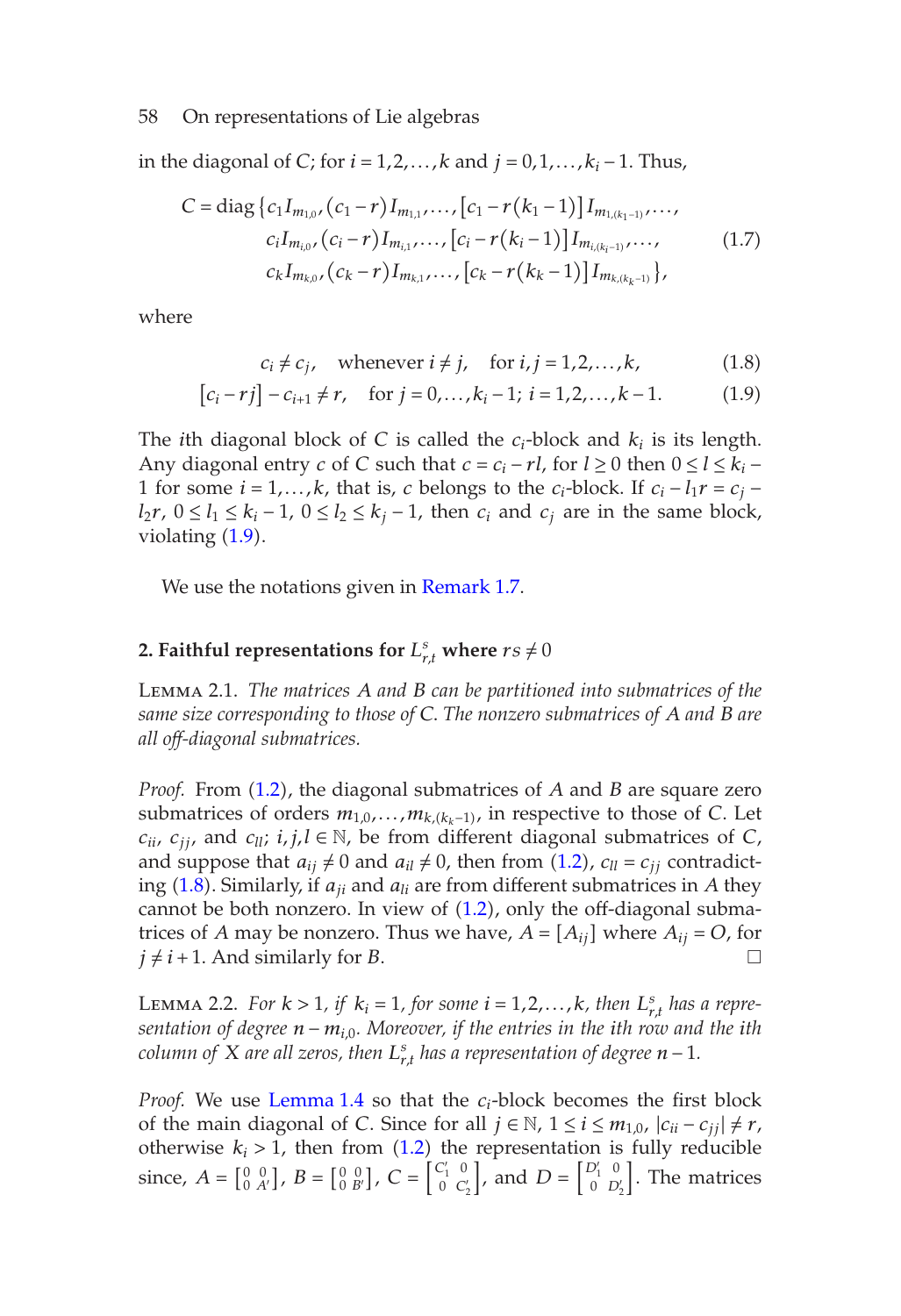#### <span id="page-4-0"></span>L. A. M. Hanna 59

 $X' = A' + iB'$ ,  $Y' = X'^{\dagger}$ ,  $C'_{2}$ , and  $D'_{2}$  are all of degree *n* −  $m_{i,0}$  and satisfy the lemma. Similar argument holds when the entries in the *i*th row and the *i*th column of *X* are all zeros.

So, it can be assumed that if  $k > 1$  then  $k_i > 1$ ;  $i = 1, ..., k$ . And for  $X \neq$ *O*, if the entries of the *i*[th row of](#page-3-1) *X* are all zeros, then those of the *i*th column are not all [zeros, and vi](#page-3-2)ce versa, in such cases, we get from (1.5) that  $sc_{ii} \neq 0$ .

THEOREM 2.3. If  $rs < 0$ , then  $X = Y = C = O$ .

*Proof.* If  $k = 1$  and  $k_1 = 1$ , then from  $(1.2)$   $X = Y = O$ . If  $X = O$ , then from  $(1.5)$  *C* = *O*. Suppose that *X*  $\neq$  *O*, there are only two cases to consider namely, the case [wh](#page-3-3)ere  $k = 1$  and  $k_1 > 1$ , and the case where  $k > 1$ . In both cases  $k_1 > 1$ , from [Le](#page-2-0)mma 2.1 the first  $m_{1,0}$  [columns](#page-3-1) of *X* are zero columns, and from Lemma 2.2 there must be an  $x_{1,j} \neq 0$  for some  $m_{1,0} <$ *j* ≤ ( $m$ <sub>1,0</sub> +  $m$ <sub>1,1</sub>). Thus from (1.5),

<span id="page-4-1"></span>
$$
sc_{11} = sc_1 = \sum_{l=1}^{n} (|x_{1l}|^2 - 0) > 0.
$$
 (2.1)

Let  $\alpha = m_{1,0} + m_{1,1} + \cdots + m_{1,(k_1-2)}$ . If  $k > 1$ , we get from (1.9),  $[c_1 - r(k_1 -$ 1)]  $-c_2 \neq r$ , thus from ([1.2](#page-4-0)), the rows  $\alpha + 1, \alpha + 2, \ldots, \alpha + m_{1,(k_1-1)}$  are zero rows of *X*. If  $k = 1$  and  $k_1 > 1$ , we get from Lemma 2.1 that the mention[ed](#page-4-1) [r](#page-4-1)ows are zero rows of *X*, being th[e](#page-4-0) [la](#page-4-0)st rows of *X*. In both cases, from [Lem](#page-4-1)ma 2.2 there must be an  $x_{i,\alpha+1} \neq 0$  for some  $[\alpha-m_{1,(k_1-2)}] < i \leq \alpha$ . From (1.5),

$$
sc_{\alpha+1,\alpha+1} = s[c_1 - r(k_1 - 1)] = \sum_{l=1}^{n} (0 - |x_{l,\alpha+1}|^2) < 0.
$$
 (2.2)

If  $s > 0$ , then  $c_1 > 0$  by (2.1), since  $r < 0$ , then  $[c_1 - r(k_1 - 1)] > 0$ , violating (2.2). Similarly, if *s <* 0, we get from (2.1), [*c*<sup>1</sup> − *r*(*k*<sup>1</sup> − 1)] *<* 0, violating  $(2.2)$ .

We conclude this section by introducing the  $2 \times 2$  representation matrices *X*, *Y*, *C*, and *D* of *K*<sub>1</sub>, *K*<sub>2</sub>, *K*<sub>3</sub>, and *K*<sub>4</sub>, respectively, for  $rs > 0$ ,  $t \in \mathbb{R}$ 

$$
X = \begin{bmatrix} 0 & a \pm i\sqrt{rs/2 - a^2} \\ 0 & 0 \end{bmatrix}, \qquad Y = \begin{bmatrix} 0 & 0 \\ a \mp i\sqrt{rs/2 - a^2} & 0 \end{bmatrix},
$$
  

$$
C = \begin{bmatrix} r/2 & 0 \\ 0 & -r/2 \end{bmatrix}, \qquad D = \begin{bmatrix} b & 0 \\ 0 & b + t \end{bmatrix},
$$
 (2.3)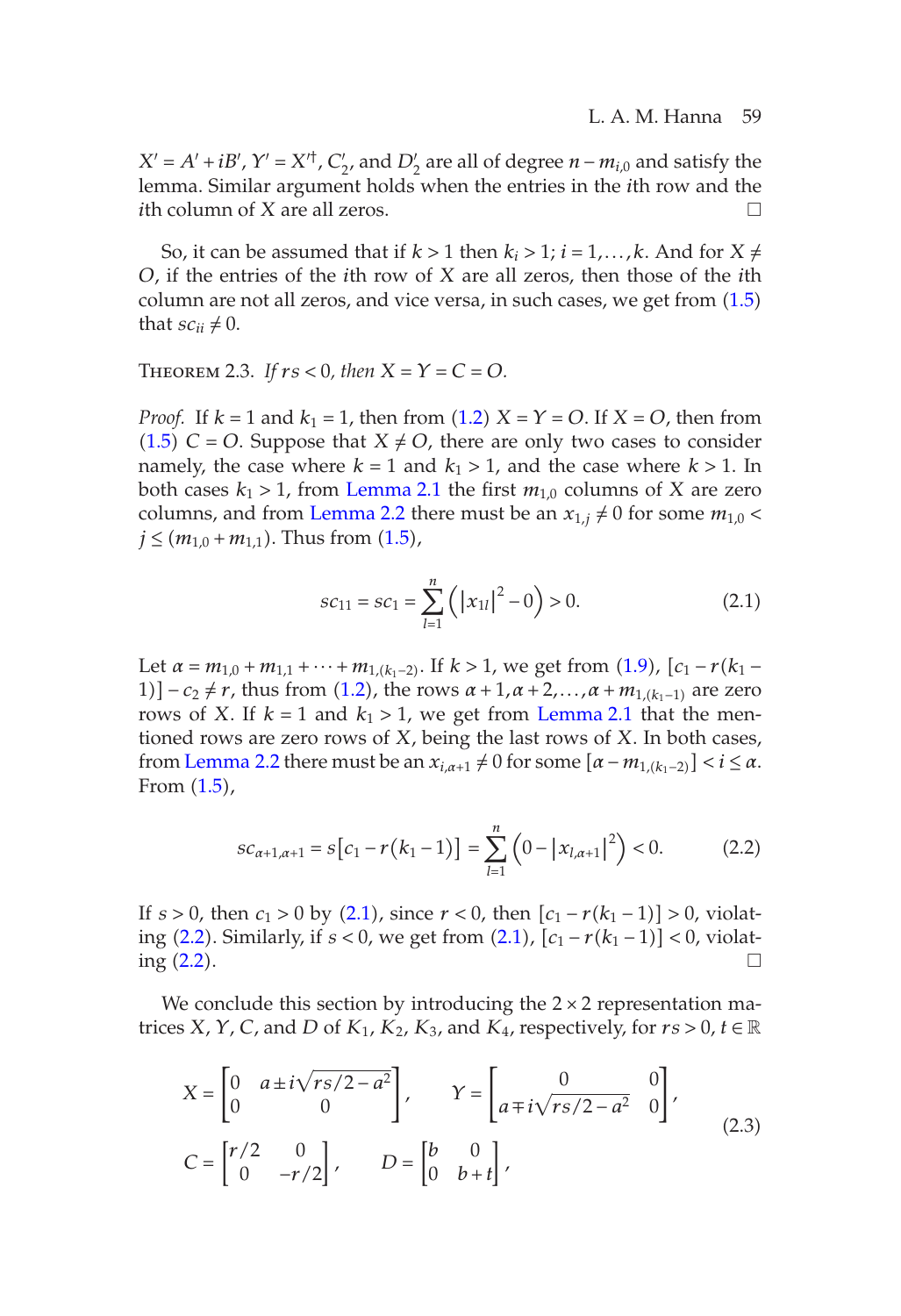for any  $a, b \in \mathbb{R}$  such that  $|a| \leq \sqrt{rs}/2$  and for the linear independency of *C* and *D*, take  $b \neq -t/2$ . These representations are faithful. The 2 × 2 representation matrices *X*, *Y*, *C*, and *D* generalize those given in [1].

Clearly, the vector space spanned by *X*, *Y*, and *C* is sl(2*,*C), as a vector space. The representation matrices of  $L_r^s$ , in [2], are for the special cases,  $a^2 = rs/2$ .

# <span id="page-5-2"></span>**3. Faithful representations for**  $L_{r,t}^s$  **where**  $rst = 0$

The case where  $rs \neq 0$  and  $t = 0$  was considered in the previous section. So, if  $s \neq 0$  we only need to consider the case where  $r = 0$  and  $t$  is any real number.

### *3.1. For*  $s \neq 0$ ,  $r = 0$ , and  $t \in \mathbb{R}$

Since  $r = 0$  then any  $c_i$ -block of the matrix *C* has length  $k_i = 1$ . So, we have *C* = diag( $c_1I_{m_1},...,c_kI_{m_k}$ ) where  $c_i \neq c_j$  whenever  $i \neq j$ ;  $i, j = 1,...,k$ .

*Remark 3.1.* If *X* commutes with  $Y = X^{\dagger}$ , then *X* is a normal matrix, and there exists a unitary matrix *U* such that  $X = U^{\dagger} Z U$  for some complex diagonal matrix *Z*. If *U* commutes with *C* a[nd](#page-2-0) *D*, then the diagonal matrices *Z*,  $\bar{Z}$ , *C*, and *D* are representation matrices for  $K_1$ ,  $K_2$ ,  $K_3$ , and  $K_4$ , respectively, and satisfy the physical requirements. We take  $U = I_n$  when *X* is diagonal.

<span id="page-5-1"></span>LEMMA 3.2. If  $C = diag(c_1 I_{m_1}, \ldots, c_k I_{m_k})$  for different  $c_i$ 's, then the represen*tation is fully reducible into representations of degrees*  $m_1, \ldots, m_k$ .

*Proof.* The matrix *D* is diagonal and from (1.2),  $x_{ij} = x_{ji} = y_{ij} = y_{ji} = 0$ , whenever  $c_{ii} \neq c_{jj}$ ;  $i, j \in \mathbb{N}$ .

LEMMA 3.3. Let  $K = [K_{ij}]$  be a partitioned matrix which is normal whose di*agonal blocks are k square matrices. If*  $K_{ij} = O$  *whenever*  $j \neq i + 1$  *(or*  $j \neq i - 1$ *)*;  $i, j = 1, \ldots, k$ *. Then*  $K = O$ *.* 

*Proof.* Let  $K = [k_{ij}]$  be an  $n \times n$  matrix, then for each  $i \in \mathbb{N}$ ,

<span id="page-5-0"></span>
$$
\sum_{l=1}^{n} |k_{il}|^2 = \sum_{l=1}^{n} |k_{li}|^2.
$$
 (3.1)

Let the diagonal blocks of *K* be of degrees  $i_1, \ldots, i_k$ , respectively. If  $K_{ij} = O$ whenever  $j \neq i+1$ ;  $i, j = 1,...,k$ , then the first  $i_1$  rows of *K* are zeros, thus from  $(3.1)$  the first  $i_1$  columns of *K* are zeros. Continuing like that in less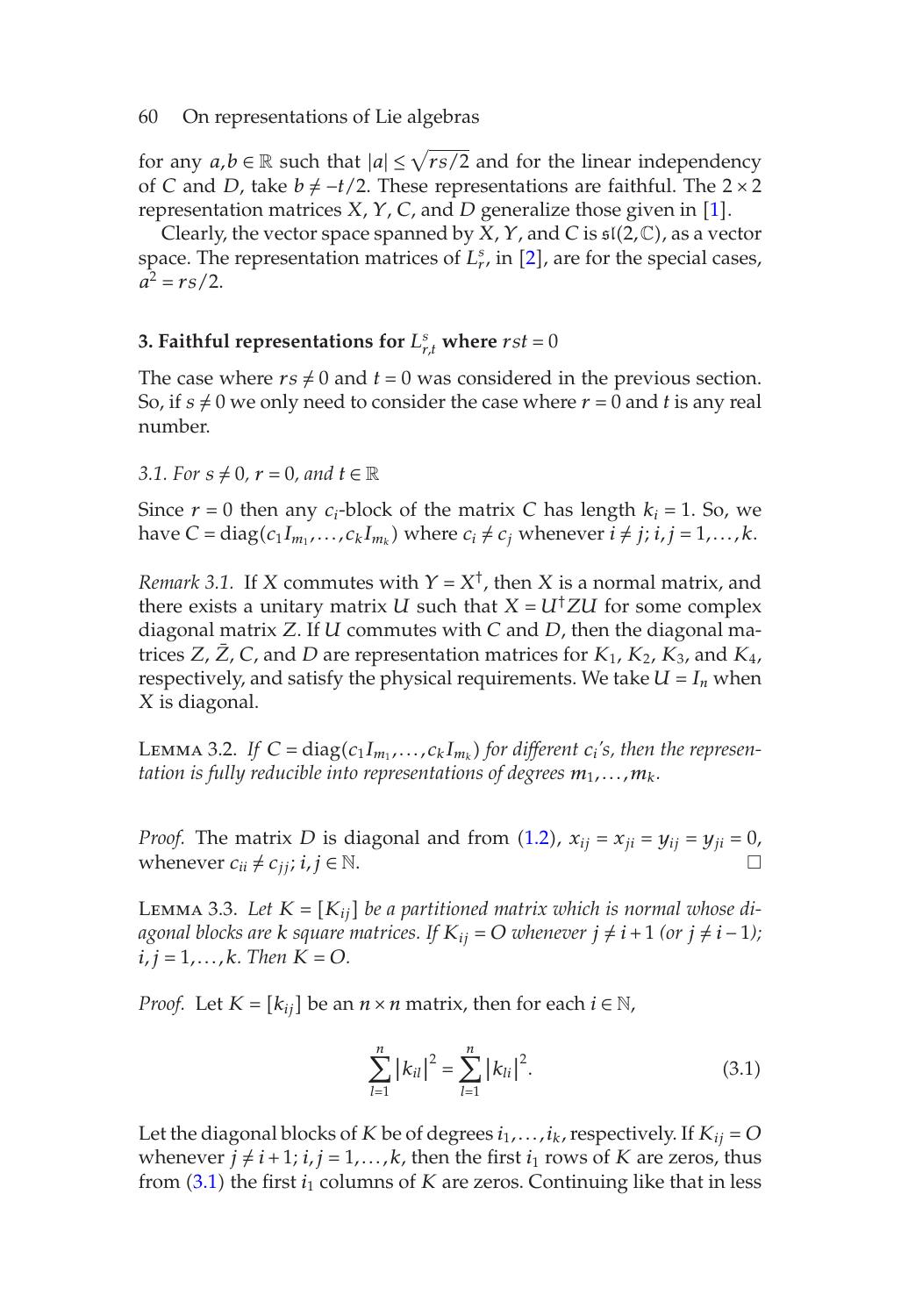L. A. M. Hanna 61

[than](#page-1-1)  $k$  steps, it can be shown that  $K = O$ . Hence the proof of the lemma follows.  $\Box$ 

**THEOREM** 3.4. *The matrix*  $C = O$ *, in any representation of*  $L_{0,t}^s$ *. If st*  $\neq 0$ *, then*  $X = Y = 0$ .

*Proof.* Suppose  $C \neq O$ , we use Lemma 1.4 so that  $c_1 \neq 0$ , from (1.5) and Lemma 3.2,  $m_1sc_1 = \sum_{i=1}^{m_1} sc_{ii} = \sum_{i=1}^{m_1} \sum_{l=1}^{m_1} (|x_{il}|^2 - |x_{li}|^2) = 0$ , but  $m_1sc_1 \neq 0$ . Then *C* = *O*. Thus from Lemma 1.1, *X* is a normal matrix. If  $t \neq 0$ , we use Lemma 1.4, so that

$$
D = \text{diag}\left\{d_1 I_{m'_{1,0}}, (d_1 + t) I_{m'_{1,1}}, \dots, [d_1 + t(k'_1 - 1)] I_{m'_{1,(k'_1 - 1)}}, \dots, d_i I_{m'_{i,0}},
$$
  

$$
(d_i + t) I_{m'_{i,1}}, \dots, [d_i + t(k'_i - 1)] I_{m'_{i,(k'_i - 1)}}, \dots, d_{k'} I_{m'_{k',0}},
$$
  

$$
(d_{k'} + t) I_{m'_{k',1}}, \dots, [d_{k'} + t(k'_{k'} - 1)] I_{m'_{k',k'_{k'} - 1)}}\right\},
$$
  
(3.2)

where  $m'_{i,j}$  is the repetitions of  $(d_i + tj)$  in the diagonal of *D*; for  $i = 1, ..., k'$ and  $j = 0, \ldots, k_i - 1$  su[ch](#page-5-1) [that](#page-5-1)

$$
d_i \neq d_j, \quad \text{whenever } i \neq j, \quad \text{for } i, j = 1, 2, \dots, k',
$$
\n
$$
d_{i+1} - [d_i + tj] \neq t, \quad \text{for } j = 0, \dots, k'_i - 1; \ i = 1, 2, \dots, k' - 1. \tag{3.3}
$$

From (1.3), *X* can be partitioned into submatrices of the same sizes correspon[ding](#page-2-4) to those of *D*, [who](#page-5-0)se nonzero submatrices are off-diagonal submatrices. Then by Lemma  $3.3 X = Y = O$ .

If *t* = 0 then from Lemma 1.1, the generators commute and such a case can be considered as a special case of  $L_{0,0}^0$  of Section 3.3, with  $C = O$ .

## *3.2. For*  $s = 0$  *and*  $r^2 + t^2 \neq 0$

From  $(1.5)$  as  $s = 0$ , then  $(3.1)$  holds. If the *i*th row (or column) of *X* consists entirely of zeros, the *i*th column (or row) also, consists entirely of zeros and both can be omitted by the following lemma whose proof is analogous to that of Lemma 2.2. So, if  $X \neq O$ , it can be considered that *X* has no zero row or zero column.

Lemma 3.5. *If X has*  $m$  *zero rows (or columns), where*  $0 \le m < n$ , *then*  $L_{r,t}^s$  *has a representation of degree n* − *m.*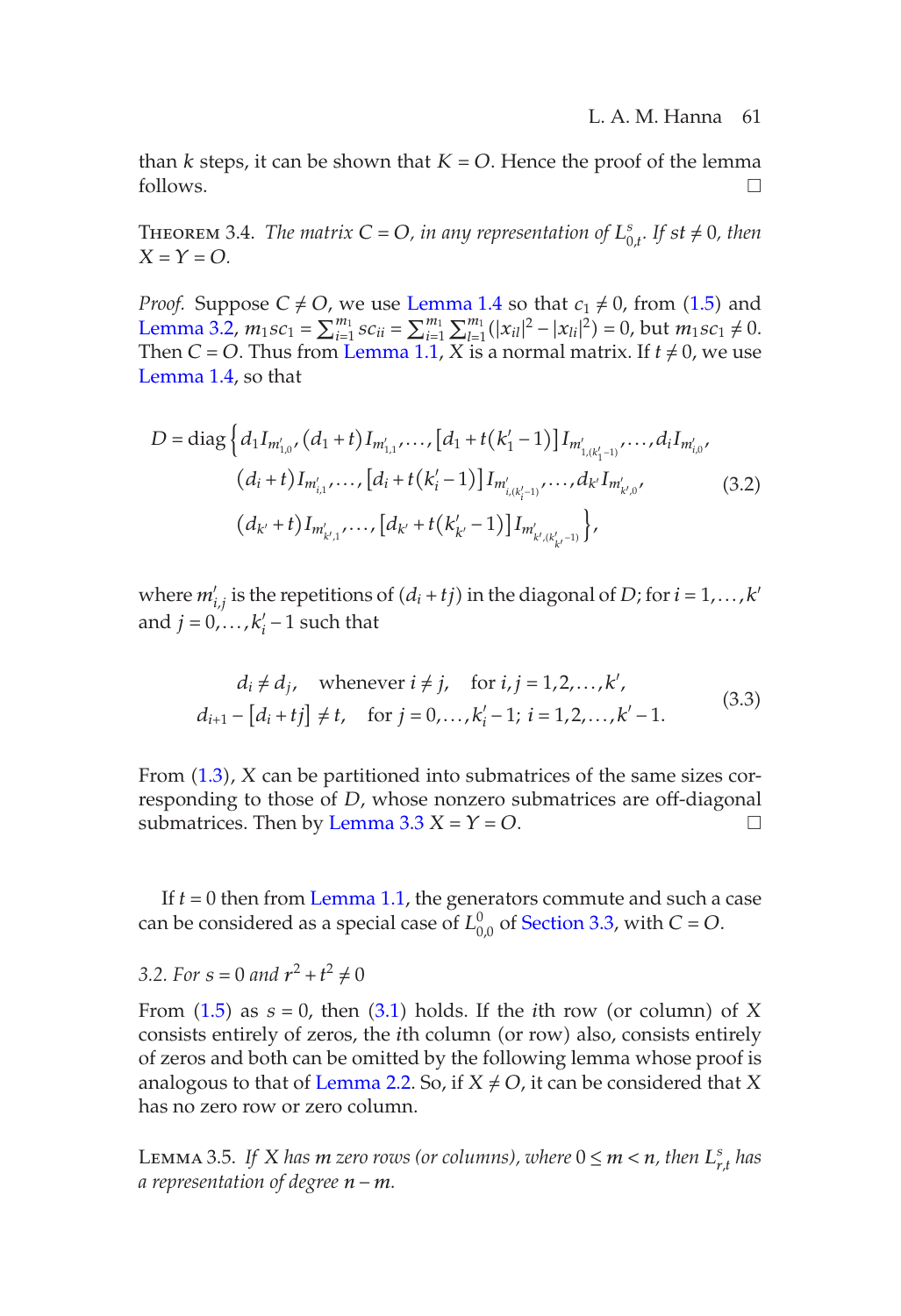<span id="page-7-0"></span>THEOREM 3.6. If  $s = 0$  and  $r^2 + t^2 \neq 0$ ,  $L_{r,t}^s$  has no faithful representations. In *any representation,*  $X = Y = O$ .

*Proof.* If  $r \neq 0$ , arrange *C* as in Remark 1.7 otherwise, let *D* as in the proof of Theorem 3.4. In view of Lemma 1.5, *X* can be partitioned into submatrices of the same sizes corresponding to those of *C* when  $r \neq 0$  or to those of *D* otherwise. The nonzero submatrices of *X* are all off diagonal submatrices. As  $s = 0$  then *X* is normal and from Lemma 3.3, we get  $X = Y = O$ .

*3.3. For*  $s = r = t = 0$ 

Althoug[h](#page-5-2) [physically](#page-5-2) is not applicable, but for the sake of completeness, we consider the case when  $K_1, K_2, K_3$  $K_1, K_2, K_3$ , and  $K_4$  are commutant operators.

Theorem 3.7. *The representations of L*<sup>0</sup> <sup>0</sup>*,*<sup>0</sup> *are conjugate to representations where K*1*, K*2*, K*3*, and K*<sup>4</sup> *are represented by diagonal matrices.*

*Proof.* Let  $X = U^{\dagger} Z U$  for a unitary matrix  $U$  and a complex diag[onal ma](#page-1-1)[trix](#page-1-1) *Z*. We claim that *U* commutes w[ith](#page-2-0) *C* and *D*[, th](#page-2-1)en the theorem holds by using Remark 3.1. We induce on *n*, the degree of the representation and prove the cases when *X* is not diagonal.

For *n* = 2: if *X* is not diagonal then from (1.4), both *C* and *D* are scalar matrices and both commute with *U*.

For *n* = 3: if the diagonal elements of *C* (or *D*) are all different, then *X* must be diagonal. If *X* has two nonzero elements  $x_{ij}$  and  $x_{lm}$ , from (1.4), both are nondiagonal elements where  $x_{lm}$  is not the  $x_{ji}$ , then *C* and *D* are scalar matrices and both commute with *U*. Otherwise, we use Lemma [1.4, so that](#page-1-1)  $X = \begin{bmatrix} X' & 0 \\ 0 & g \end{bmatrix}$ , thus from (1.2) and (1.3)  $C = \begin{bmatrix} cI_2 & 0 \\ 0 & a \end{bmatrix}$  and  $D =$  $\begin{bmatrix} dI_2 & O \\ O & b \end{bmatrix}$ , fo[r so](#page-2-0)me *a*,*b*,*c*,*d* ∈ ℝ; *g* ∈ ℂ, where *X'* is not a diagonal matrix. That requires  $X'$  to be a normal matrix. So, there exists a unitary matrix  $U'$  such that  $X' = U'^{\dagger} M U'$ , for some complex diagonal matrix  $M$ . Obviously, *U*' commutes with  $cI_2$  and  $dI_2$ . Let  $\overline{U} = \begin{bmatrix} U' & O \\ O & 1 \end{bmatrix}$ , and  $Z = \text{diag}(M, g)$ then *U* commutes with *C* and *D*.

Assume that the theorem is true for  $n < m$ .

For *n* = *m*: if both *C* and *D* are scalar matrices, then *U* commutes with *C* and *D*. If either *C* or *D* is not a scalar matrix, *C* say, then we use Lemma 1.4 to rearrange *C* so that  $C = diag(c_1 I_{m_1}, \ldots, c_k I_{m_k})$  for different  $c_i$ 's, from (1.2)  $X = diag(X_1, ..., X_k)$  where  $X_i$  is a square matrix of order  $m_i$   $<$  *m*. Also, *D* can be considered as *D* = diag( $D_1$ ,..., $D_k$ ) where  $D_i$  is a diagonal matrix of degree *mi*. Hence, the representation is fully reducible into representations of degrees  $m_i$ ,  $i = 1, \ldots, k$ . Since *X* is normal then  $X_i$ is normal for  $i = 1, \ldots, k$ . Thus there exists a unitary matrix  $U_i$  such that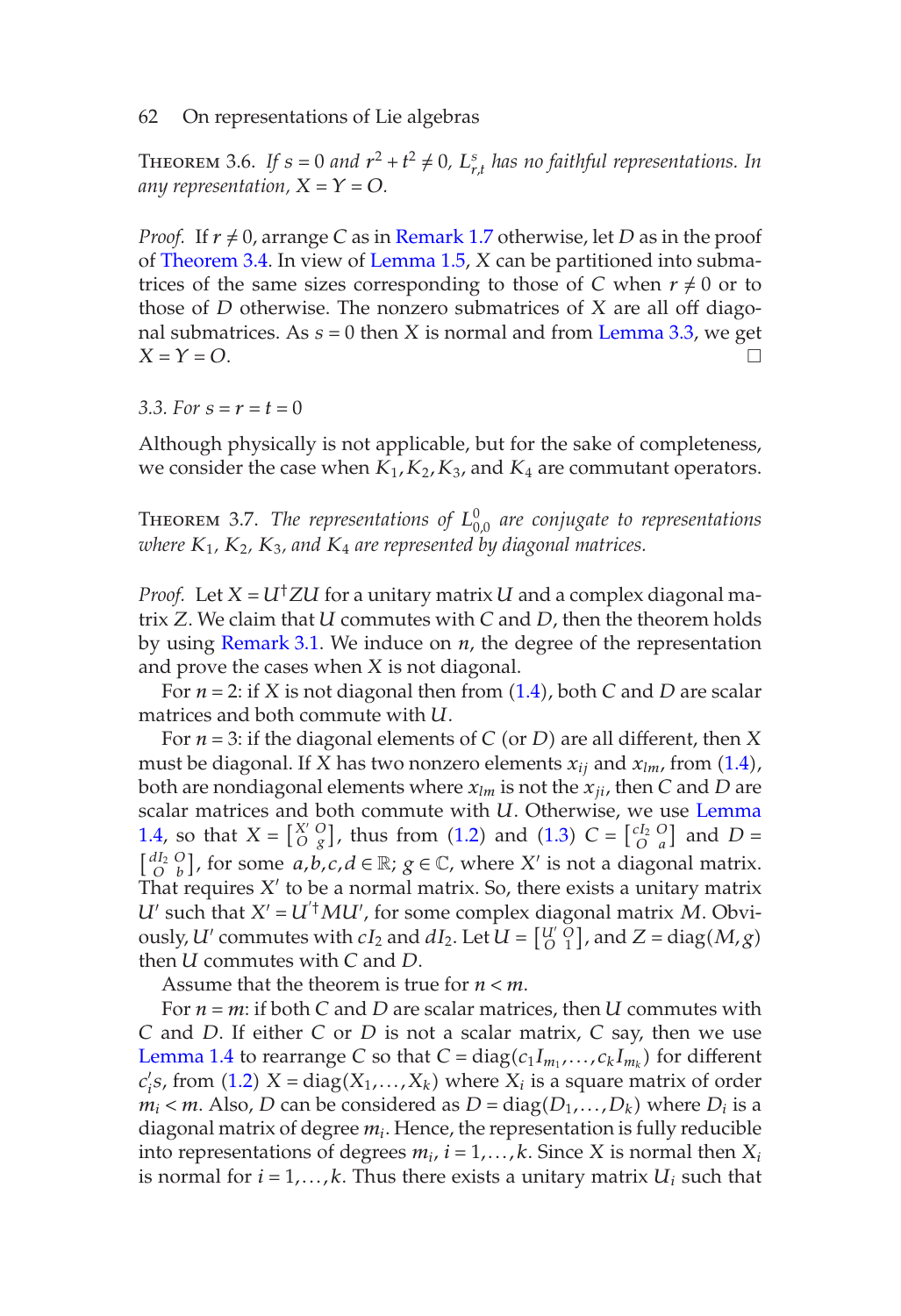$X_i = U_i^{\dagger} Z_i U_i$  for some complex diagonal matrix  $Z_i$ ,  $i = 1, \ldots, k$ . From the induction  $U_i$  commutes with  $c_iI_{m_i}$  and  $D_i$ . Let  $U = diag(U_1, \ldots, U_k)$  and  $Z = diag(Z_1, \ldots, Z_k)$ , then *U* commutes with *C* and *D*.

Theorem 3.8. *The Lie algebra L*<sup>0</sup> <sup>0</sup>*,*<sup>0</sup> *has faithful representations of degree* 4 *as the least degree.*

*Proof.* Any linearly independent diagonal matrices *Z*, *Z*, *C*, and *D*, of degree 4, with *C* and *D* are real, are representation matrices for *K*1, *K*2, *K*3, and *K*4, respectively, of a faithful representation.

We conclude the paper by mentioning the cases where  $L_{r,t}^s$  has faithful matrix representations satisfying the physical requirements.

Summary 3.9. *It is assumed that all representations of Ls r,t must satisfy the physical requirements.*

- (1) *For*  $rs > 0$ ,  $t \in \mathbb{R}$ ,  $L_{r,t}^s$  *has faithful representations of degree* 2 *as the least degree.*
- (2) *For*  $r = s = t = 0$ ,  $L_{0,0}^0$  *has faithful representation of degree* 4 *as the least degree where the representation matrices are linearly independent diagonal matrices, with C and D are real matrices.*

## **Acknowledgments**

The author is grateful to Prof. S. S. Hassan, Ain Shams University for suggesting the problem and fruitful discussions and to Prof. S. Singh, King Saud University for reading the manuscript. The support of Kuwait University is also appreciated.

### **References**

- [1] M. A. Bashir and M. S. Abdalla, *The most general solution for the wave equation of the transformed Tavis-Cummings model*, Phys. Lett. A **204** (1995), no. 1, 21–25.
- <span id="page-8-0"></span>[2] L. A. M. Hanna, *On the matrix representation of Lie algebras for quantized Hamiltonians and their central extensions*, Riv. Mat. Univ. Parma (5) **6** (1997), 5– 11.
- <span id="page-8-1"></span>[3] , *A note on the matrix representations of the Lie algebras L<sup>s</sup> <sup>r</sup> for quantized Hamiltonians where rs* = 0, Riv. Mat. Univ. Parma (6) **1** (1998), 149–154.
- <span id="page-8-2"></span>[4] L. A. M. Hanna, M. E. Khalifa, and S. S. Hassan, *On representations of Lie algebras for quantized Hamiltonians*, Linear Algebra Appl. **266** (1997), 69– 79.
- <span id="page-8-3"></span>[5] R. J. C. Spreeuw and J. P. Woerdman, *Optical atoms*, Prog. Opt. **31** (1993), 263–319.